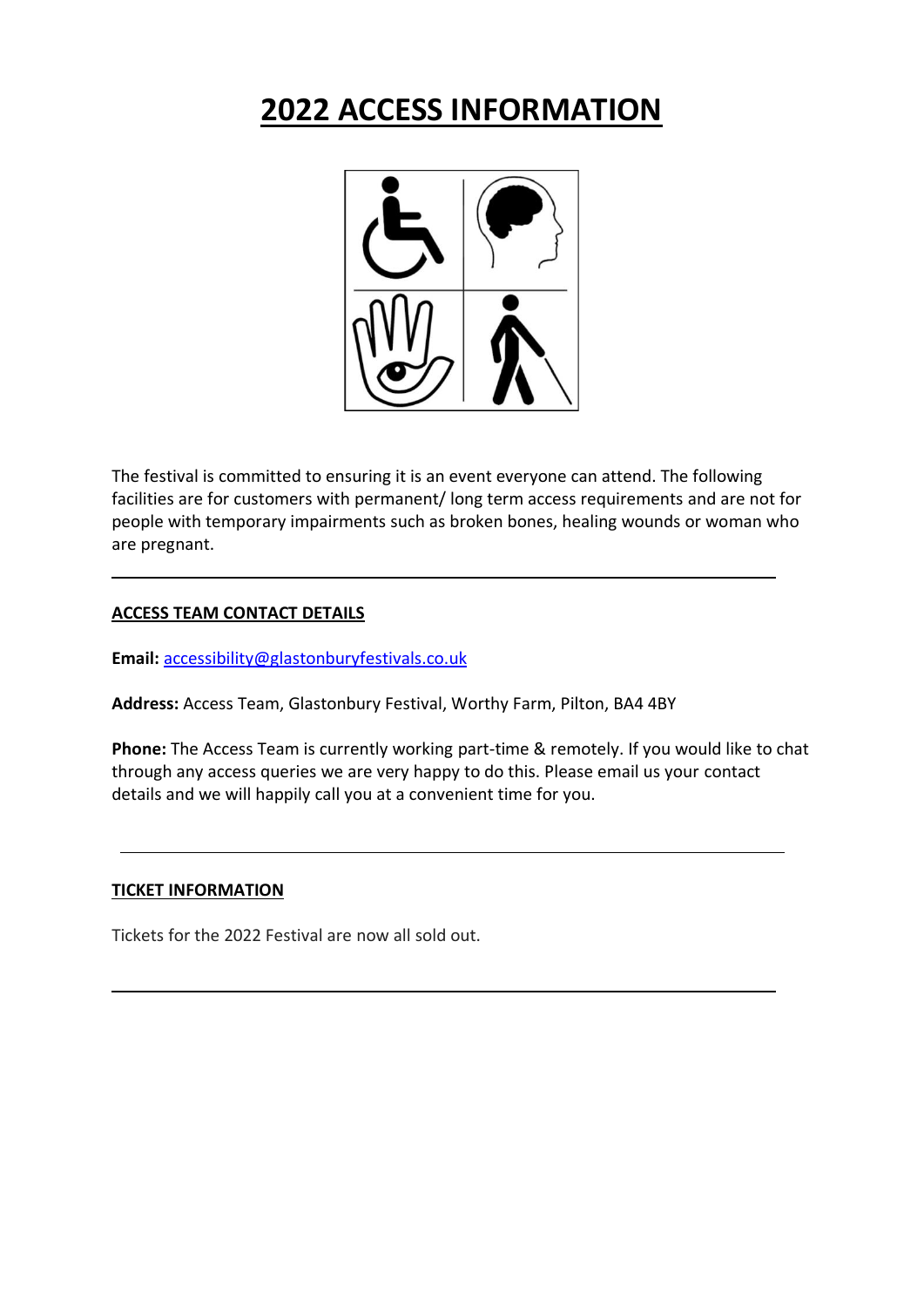# **APPLYING TO USE THE ACCESS FACILITIES**

Customers wanting to register to use any of the access facilities must have already secured a ticket for the festival.

You can request the link to the online 2022 Access Application by emailing [accessibility@glastonburyfestivals.co.uk](mailto:accessibility@glastonburyfestivals.co.uk)

All customers (including children) needing to use any of the access facilities must complete the Access Application Form. Along with completing this form we ask all customers to provide us with one of the following forms of supporting documentation;

- Any level of DLA for care and/or mobility
- Receipt of Personal Independence Payment (PIP)
- Nimbus Access Card [www.accesscard.org.uk](http://www.accesscard.org.uk/)
- Armed forces Independent payment
- War Disablement Pension
- D/deaf or blind registration
- Medical professionals letter
- Blue Badge only accepted as adequate evidence for Accessible Parking.

All documents provided must show your full name and be dated from no older than 2019. Once we have checked and processed your application your documentation will be destroyed.

## **Photo ID**

It is also mandatory that a form of photo ID is included with your forms. This could be a passport, driving licence or concessionary travel card. Please refer to [www.pass](http://www.pass-scheme.org.uk/)[scheme.org.uk](http://www.pass-scheme.org.uk/) for more info. Again this document will be destroyed once your application has been processed.

Please note Blue Badges cannot be accepted as forms of photo ID.

# **THE DEADLINE FOR ACCESS APPLICATIONS IS THE 17TH APRIL**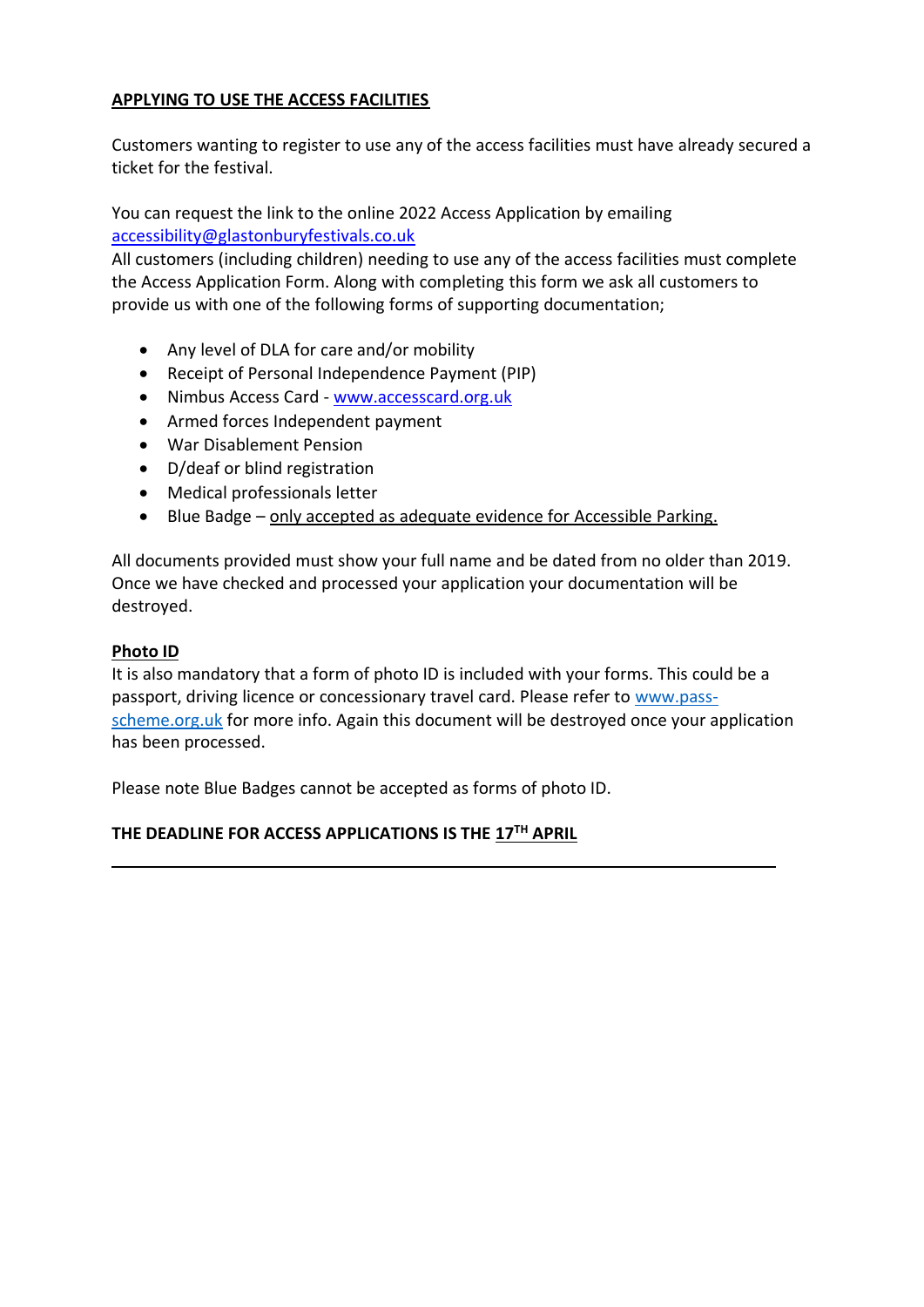# **PERSONAL ASSISTANT (PA) TICKET SCHEME**

# **The PA scheme has reopened only to customers that bought their ticket in one of the recent resales.**

If you are unable to attend the festival without the assistance of a Personal Assistant you can also apply for one of our complimentary PA Tickets. Customers wishing to apply for a PA ticket must already have secured a festival ticket.

If applying for a Personal Assistant (PA) ticket and the access facilities you must be able to provide one of the following forms of supporting documentation;

- **Middle or Higher** rate DLA for care and/or mobility. **(**Lower Rate is only accepted if applying just for the access facilities)
- Receipt of Personal Independence Payment (PIP)
- Nimbus Access Card + 1 category requirement for PA applications [www.accesscard.org.uk](http://www.accesscard.org.uk/)
- Armed forces Independent payment
- War Disablement Pension
- D/deaf or blind registration
- Medical professionals letter

All documents provided must show your full name and be dated from no older than 2019. Once we have checked and processed your application your documentation will be destroyed.

# **Photo ID**

It is also mandatory that a form of photo ID is included with your forms. This could be a passport, driving licence or concessionary travel card. Please refer to [www.pass](http://www.pass-scheme.org.uk/)[scheme.org.uk](http://www.pass-scheme.org.uk/) for more info. Again this document will be destroyed once your application has been processed.

Please note Blue Badges cannot be accepted as forms of photo ID.

# **HOW TO APPLY**

- The PA scheme is now only open to customers that bought their ticket in one of the recent resales.
- Please email [accessibility@glastonburyfestivals.co.uk](mailto:accessibility@glastonburyfestivals.co.uk) to request the link to the access application form.
- Please note only ticket holders (customers aged 13 and over) can apply for the PA Ticket Scheme.
- PA's attending through this scheme need to be 18 years old by the start of the festival.

**The deadline to apply for the PA Scheme for resale ticket holders is the 17th April.**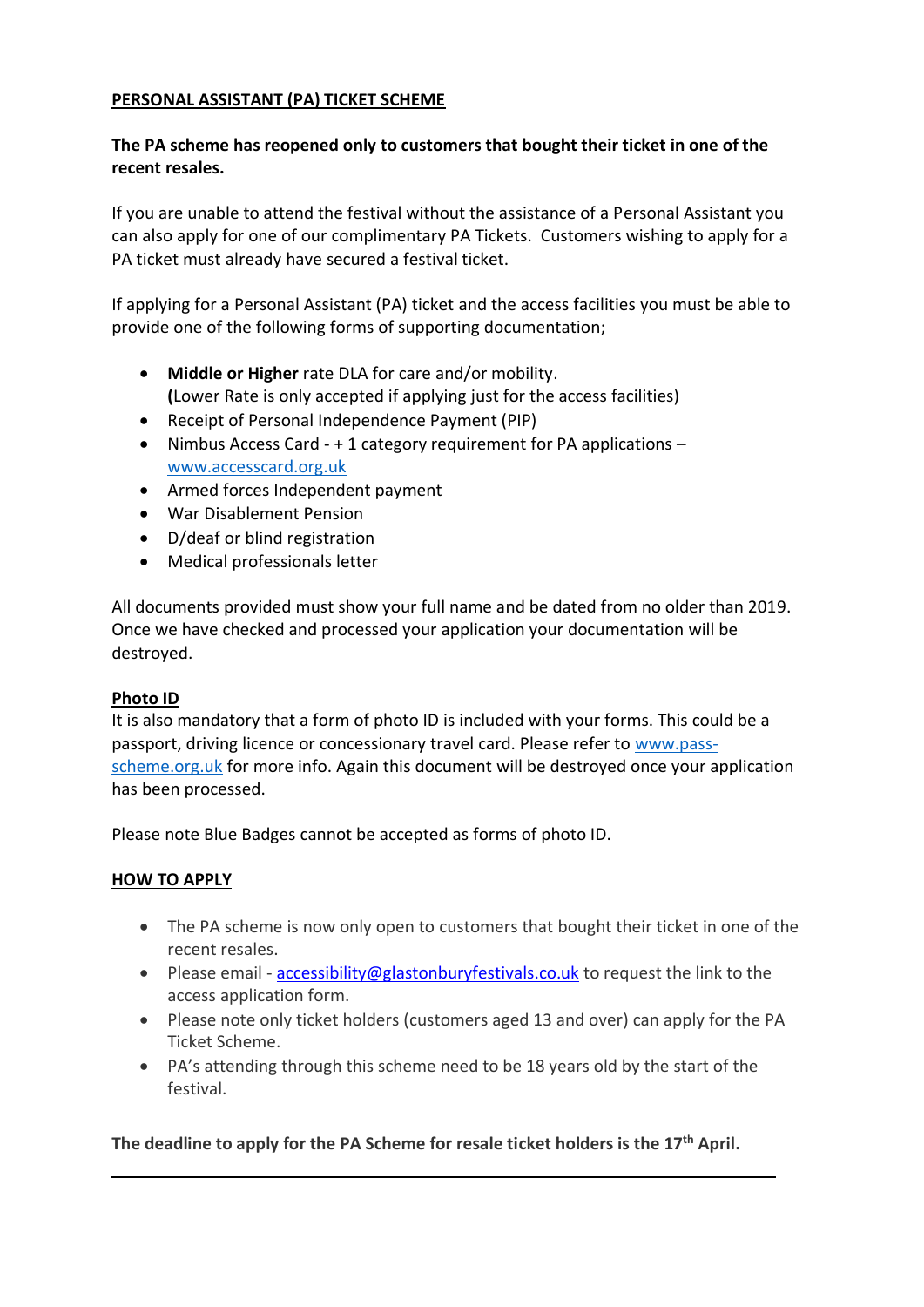## **ACCESSIBLE CAMPSITE**

The Accessible Campsite is available to customers who require accessible facilities. Anyone wanting to stay in this field must complete the Access Application Form.

## **Group Size**

You can have a maximum of 3 other people camp with you, this includes PA's / carer's. If you want to camp in a bigger group in one of the surrounding fields then you can still register for an access pass which will allow you entry to the campsite to use the facilities only.

## **Campsite Facilities**

- Wheelchair accessible toilets
- Wheelchair accessible showers
- A Changing Places Unit containing an electric raised bed with a hoist above, it also has a sink and toilet. Please note that hoist slings will not be available. If you wish to use this unit please bring your own slings.
- Accessible sink and fresh water point.
- Charging facilities for wheelchairs and medical equipment.
- Fridge for the storage of medication.
- Hot water for cooking/ drinks
- Waste disposal point.
- Stewards on hand 24/7 offering assistance where necessary.

# **CAMPERVAN & CARAVAN SPACES**

Campervan & caravan spaces have now all sold out in the accessible campsite and in the forward reserved area in east.

#### **VIEWING PLATFORMS**

There will be viewing platforms at all the main stages. Customers requiring access to these platforms will require a Viewing Platform (VP) pass. These can only be requested by completing the Access Application Form.

The viewing platforms are solely for the use of our access customers plus one other. Every platform has a team of stewards managing the space. Chairs are not provided on any of the platforms but customers can bring their own.

Please note customers using large scooters will be asked to park these at the bottom of the VP ramps when possible to ensure we can accommodate as many access customers on the platforms as we can.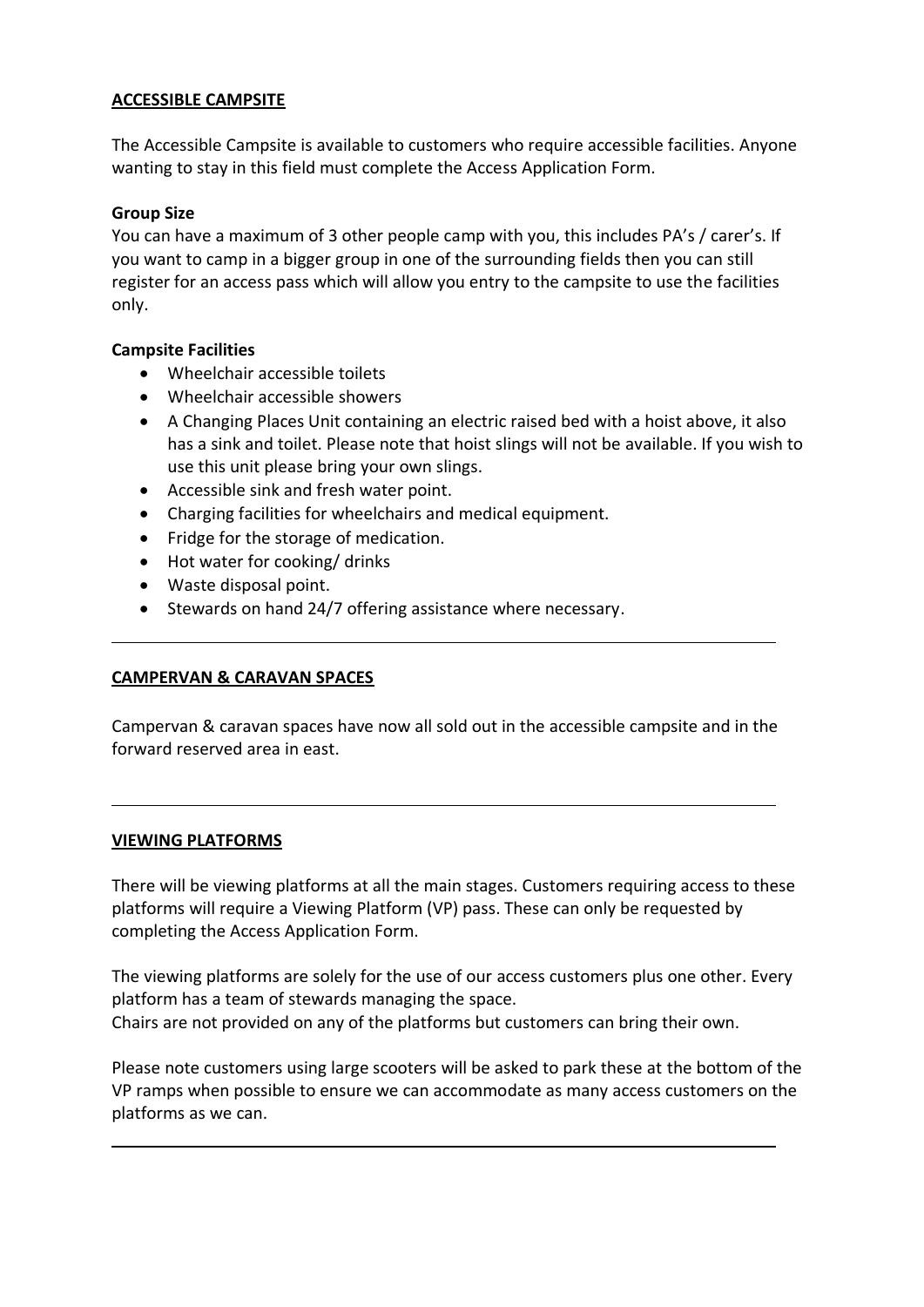## **WHEELCHAIR ACCESSIBLE TOILETS**

There will be wheelchair accessible toilets located throughout the festival site. These will be locked to avoid their misuse. Customers needing access to these must complete the Access Application Form.

There will be a Changing Places Unit containing an electric raised bed with a hoist as well as a sink and toilet. Please note that hoist slings will not be available. If you wish to use this unit please bring your own slings.

#### **ACCESSIBLE PARKING**

The Accessible Carpark is located via the Yellow Gate.

Blue badge holders do **not** need to buy a Festival parking ticket but **must** register for accessible parking by completing the Access Application Form.

Customers who do not have a valid Blue Badge can still register to use the accessible car park by completing the Access Application Form, they will however need to also purchase a festival parking ticket.

Parking tickets are available from See Tickets.

#### **WHEELCHAIR HIRE**

Event Mobility will be providing electric scooters and manual wheelchairs for the use of disabled customers at the Festival.

To reserve an electric scooter or manual wheelchair you must book this in advance of the Festival by either completing a booking form on the Event Mobility website or by contacting their office to request a booking form be posted to you. Please be aware that advance bookings cannot be made by phone.

- Website [https://www.eventmobility.org.uk](https://www.eventmobility.org.uk/)
- Office Number 01386 725 391

#### **WHEELCHAIR ACCESSIBLE SHUTTLE BUS SERVICE**

There will be a wheelchair accessible shuttle bus service running during the festival. This will run from the accessible car park to the accessible campsite, plus it will run from the accessible campsite to the Theatre & Circus area and the Park Ground Area.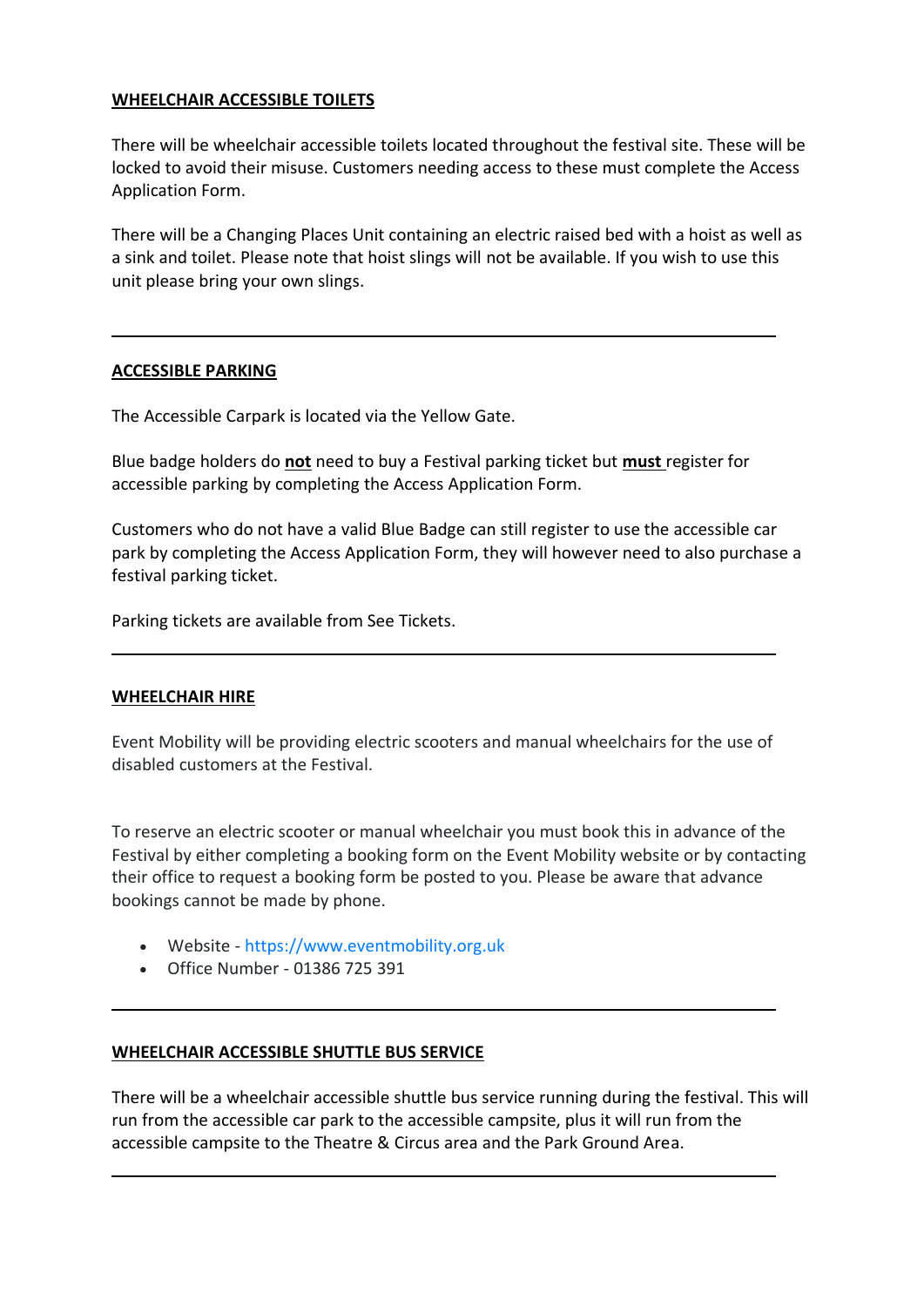## **DEAF CUSTOMERS**

## **BSL Service**

There will be a team of BSL Interpreters at the festival offering a free service to our D/deaf customers. Bookings can be made both in advance of the festival and during the event for this service. There will also be interpreters based at some of the spoken word stages throughout the event.

We ask that anyone wanting to use this service does complete the Access Application Form so that we can ensure they receive all the relevant information on this service before the festival.

## **Induction (Hearing Loops)**

There will be induction loops installed at the Cabaret Tent, Cinema Tent, Astrolabe Tent and Leftfield Tent. There will also be a mobile loop system located in the Accessible Campsite HQ.

# **MENTAL HEALTH & WELLBEING**

The festival wants to be a safe and happy place for everyone to enjoy. However, the size of the site and the large crowds mixed in with all the different sounds, lights, smells and experiences can be overwhelming especially for customers with mental health, emotional and sensory issues.

During the festival there are Welfare Centres providing experienced, caring and confidential help for all kinds of practical and personal problems. The Festival Branch of Samaritans are also onsite offering 24-hour emotional support from the Green Fields.

The Accessible Campsite is also a calm space for customers with access requirements to stay in where they can have a break from the crowds and noise.